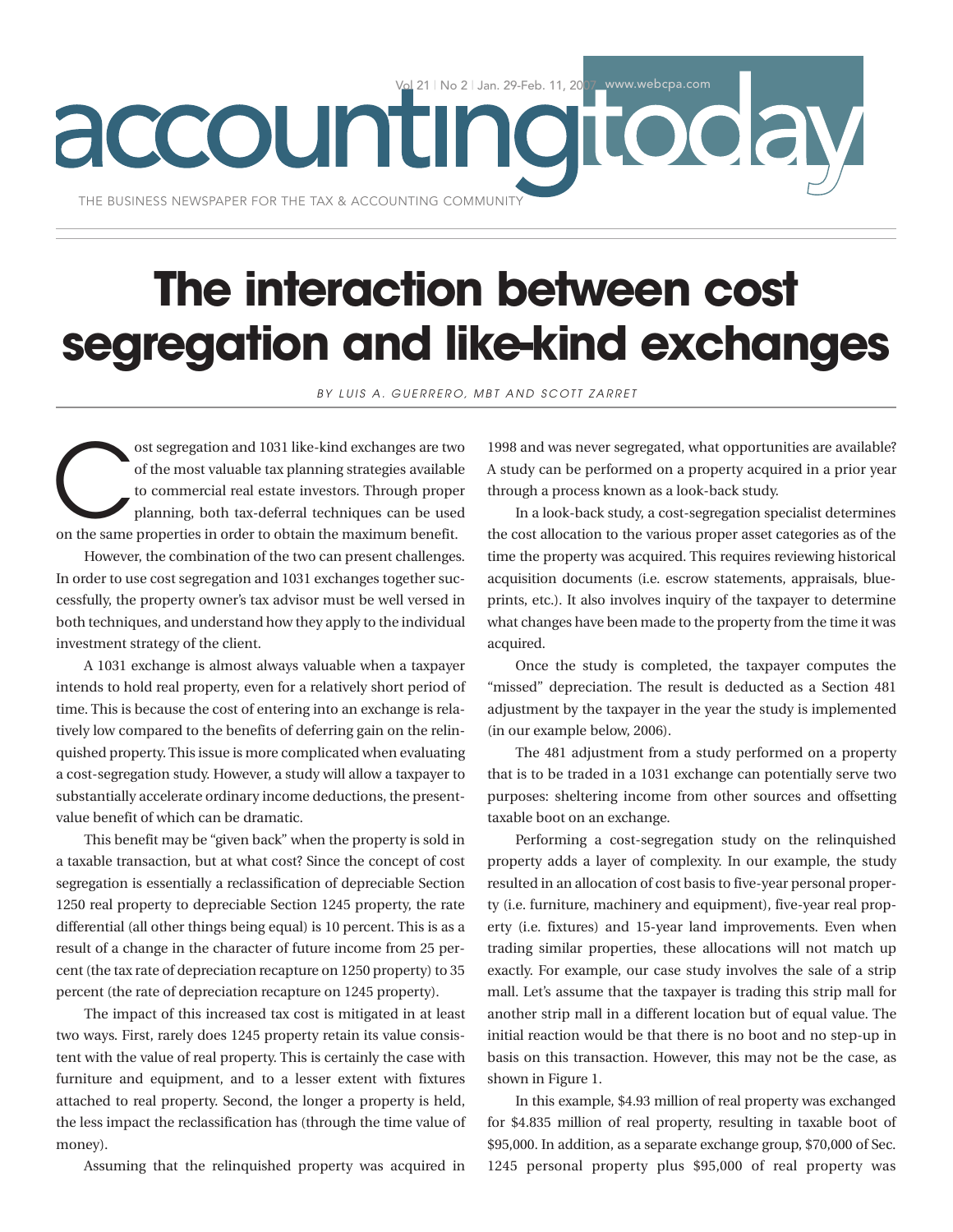

exchanged for \$165,000 of 1245 personal property. The \$70,000 exchange piece would transfer tax-free via the 1031 exchange, and the additional \$95,000 in personal property would be treated as newly acquired assets, depreciable under MACRS.

## **ALIKE, BUT NOT EXACTLY**

The taxpayer has two issues to consider if the replacement property is different than the relinquished property. First, a more dramatic version of the "boot issue" illustrated above results when a taxpayer is exchanging two properties that are in similar industries but are of different grades. For example, if a taxpayer is exchanging a high-end strip mall (with a high allocation of 1245 property) for a low-end strip mall (with a lower allocation of 1245 property), it will be difficult covering each exchange group unless there is sufficient step-up in value.

The second area of concern is meeting the like-kind requirement with respect to the non-1250 real property. Many real property exchanges (involving a structure) are typically a multiple property exchange. It is widely accepted that most such exchanges qualify as like-kind. However, the personal property portion of a real

property transaction is more problematic.

In our example, we exchanged personal property from one strip mall to another in a qualified 1031 exchange, since both groups of property were deemed to be either of a like kind or a like class. Had the replacement property been a recreation facility, the likely result would be a taxable transaction.

Cost-segregation studies have been around for quite some time. However, it was not until the *Hospital Corp. of America* case was decided in 1997 that the concept began to be more widely accepted. As a result, tax professionals continue to be confronted with clients and relinquished

# **FIGURE 1**

*A sample of the interaction between cost segregation and like-kind exchanges*

|                                             |              |             | Sec. 1250     | Sec. 1250            | Sec. 1245   | Sec. 1245    |               |
|---------------------------------------------|--------------|-------------|---------------|----------------------|-------------|--------------|---------------|
|                                             |              |             | 39-year       | 15-year              | 5-year      | 5-year       |               |
|                                             |              |             | real          | land                 | real        | personal     | <b>Total</b>  |
|                                             | <b>Total</b> | Land        | property      | improv               | property    | property     | A/D           |
| <b>Original property</b><br>- acquired 6/98 |              |             |               |                      |             |              |               |
| Cost                                        | \$2,600,000  | \$800,000   | \$1,800,000   |                      |             |              |               |
| Accumulated                                 |              |             |               |                      |             |              |               |
| depreciation                                |              |             | $$$ (323,064) |                      |             |              | $$$ (323,064) |
| Allocation per cost segregation             |              |             | 78%           | 15%                  | 5%          | 2%           |               |
| Cost after study - revised                  |              | \$800,000   | \$1,404,000   | \$270,000            | \$90,000    | \$36,000     |               |
| Accumulated depreciation                    |              |             |               |                      |             |              |               |
| - revised                                   |              |             | \$(251,990)   | \$(142, 456)         | \$(90,000)  | $$$ (36,000) | \$ (520, 446) |
| C/Y 481(a) adjustment                       |              |             |               |                      |             |              | \$(197, 382)  |
| FMV of relinquished                         |              |             |               |                      |             |              |               |
| property                                    | \$5,000,000  | \$1,500,000 | \$2,730,000   | \$525,000            | \$175,000   | \$70,000     |               |
|                                             |              |             |               | Total real property: | \$4,930,000 |              |               |
| Date of exchange - 6/06                     |              |             |               |                      |             |              |               |
| Allocation per cost segregation             |              |             | 78%           | 12%                  | 5.15%       | 4.85%        |               |
| FMV of replacement                          |              |             |               |                      |             |              |               |
| property                                    | \$5,000,000  | \$1,600,000 | \$2,652,000   | \$408,000            | \$175,000   | \$165,000    |               |
|                                             |              |             |               | Total real property: | \$4,835,000 |              |               |
| Step-up                                     |              |             |               |                      |             | \$95,000     |               |
| <b>Boot</b>                                 |              |             |               |                      | \$95,000    |              | \$95,000      |
| Taxable income (loss)                       |              |             |               |                      |             |              | \$(102, 382)  |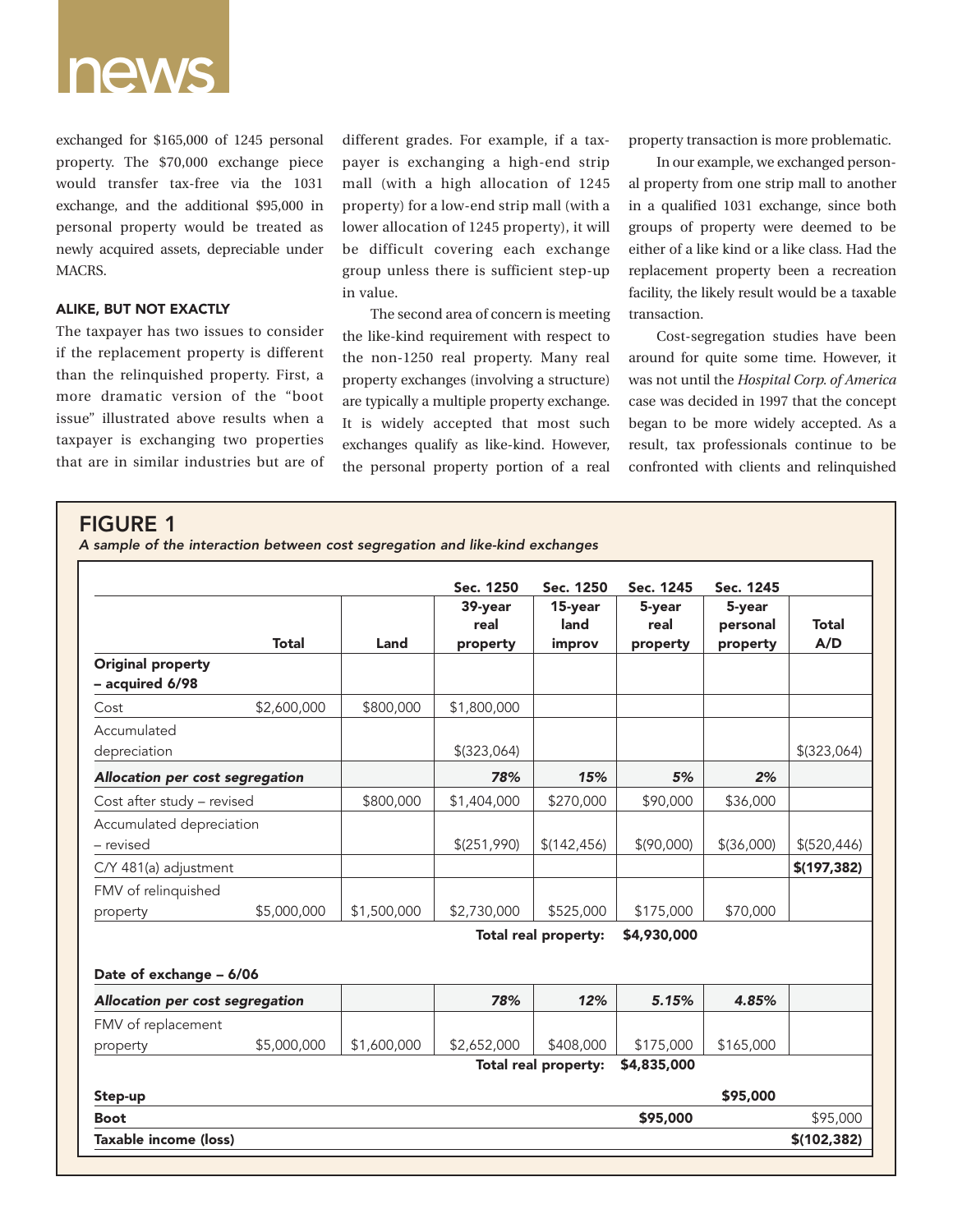

properties whose depreciable basis has not been segregated.

Will the IRS look at the relinquished property and claim that a portion was 1245 property that either creates boot on the 1031 transaction or creates 1245 recapture? This issue is certainly something that should be considered. However, this approach on the part of the IRS may be mitigated by Rev. Proc. 2004-11, which effectively eliminates the "allowed or allowable" issue.

### **DEPRECIATION RECAPTURE**

An additional issue that confronts tax professionals is the question of depreciation recapture. Most tax professionals focus on ordinary income recapture under Sec. 1245(a) and 25 percent tax recapture for Sec. 1250 gain. These forms of recapture should not be confused with 1245(b)(4) and 1250(d)(4).

We will limit our discussion to 1245(b)(4), since it is far more common and dramatic. Earlier we discussed how most real property transactions include both real and personal property. We also

illustrated the need to match both exchange groups in order to avoid boot. In order to accomplish this match, tax practitioners need to address the definition of real property in a 1031 exchange context.



While some debate exists, common practice with respect to a real property exchange is to include land, building, land improvements and fixtures as real property in one exchange group, and personal property in another. Sec. 1245(b)(4) has the effect of creating a third sub-exchange group, since it requires depreciation recapture on a portion of what would otherwise be a non-recognition piece of the 1031 exchange.

# **DEPRECIATION ON PROPERTY ACQUIRED**

Temp. Reg. 1.168(i)-6T was issued to provide guidance on depreciating assets acquired in a 1031 exchange. Under the regulations, the taxpayer has two choices: implement the provisions of the regulations, or elect out and treat the entire basis of the replacement property as a newly acquired asset.

Regulations require that replacement property be divided into two categories exchange basis (carry-over) and excess basis (step-up). The rules with respect to depreciating the exchange basis are outside the scope of this article.

# **CONCLUSION**

Despite the complexities and unanswered questions, cost segregation in conjunction with a 1031 exchange is a powerful tool, as long as the taxpayer and their advisor are familiar with the interaction of the tax laws. **AT**

#### **About the Authors**

Luis A. Guerrero, MBT Shareholder lou@kbkg.com (626) 449-4225 x 131

Luis A. Guerrero, MBT is vice president of KBKG, Inc. As the Tax Practice Department leader, he is responsible for leading a team of engineers and accountants with addressing issues in cost segregation and other tax-related matters.

After earning his undergraduate degree in business administration with and emphasis in finance and economics from California State University, Chico, Mr. Guerrero rounded out his formal education by completing the Accounting Core Program at the University of California at Santa Barbara and earned his master's degree in business taxation from Goldengate University.

Prior to joining KBKG in 1995, he was with the international accounting firm of Deloitte & Touche in their Los Angeles and Long Beach offices.

Scott L. Zarret National Director of Business Development scott@kbkg.com 303.221.4100

An alumnus of the University of Maryland in College Park, Maryland, Scott is committed to educating on the topic of cost segregation through seminars and in-house presentations. He is a frequent contributor to various publications including the Denver Business Journal, Colorado Real Estate Journal, Dealer Tax Watch and the Colorado Society of CPAs.

Scott began his career in the audit & tax department of Reznick, Fedder & Silverman, CPAs, in Bethesda, Maryland.